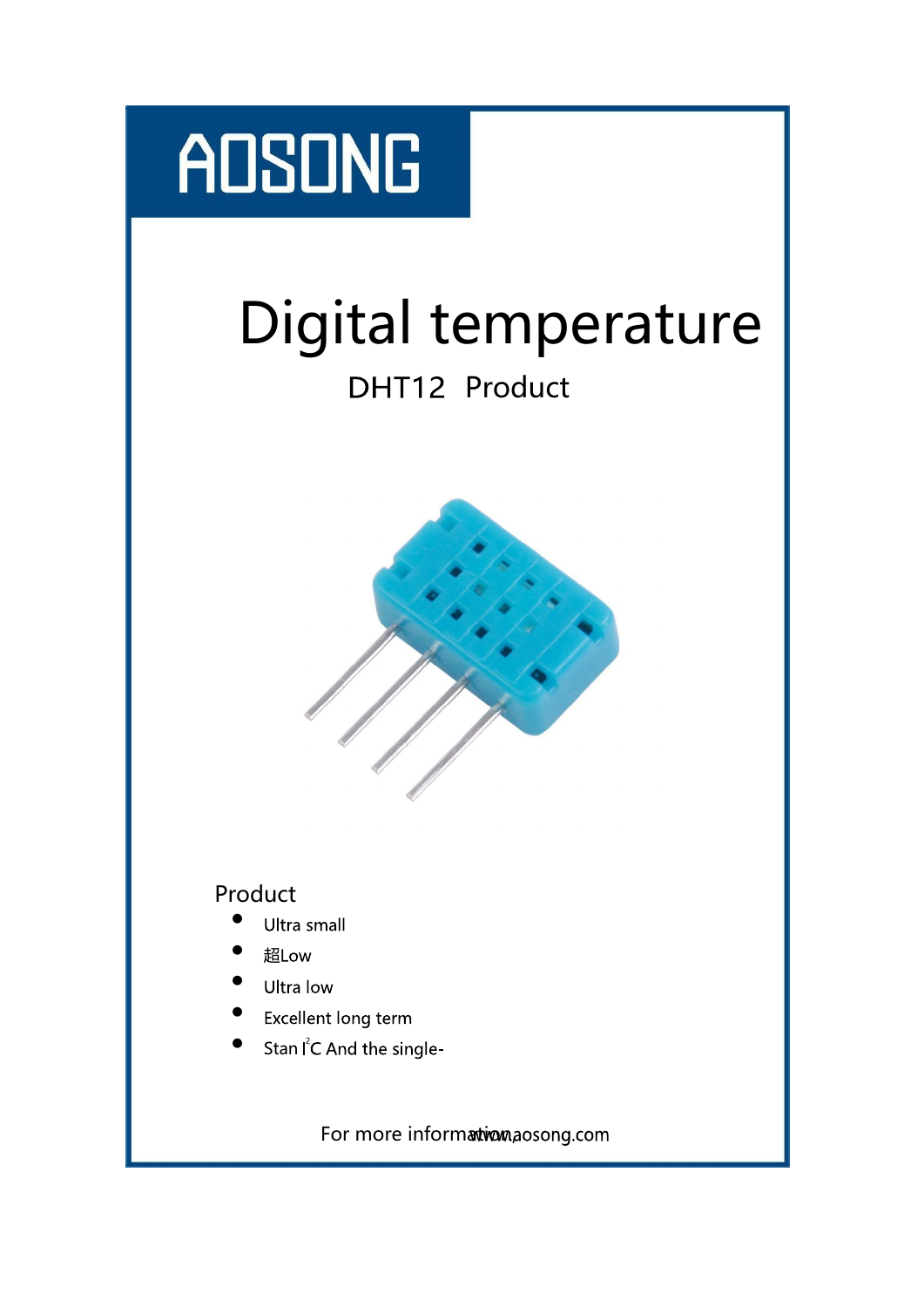



#### A product overview

DHT12 Digital temperature and humidity sensor is a calibrated digital output record of temperature and humidity, DHT11 The upgrade product. Application-specific digital temperature and humidity sensor module and semiconductor, ensure high reliability and excellent long-term stability.

DHT12 With a single bus, and standards I<sup>2</sup>C Two kinds of communication and single bus communication mode is fully compatible with DHT11。 Standard bus interface makes it simple



and quick to system integration. With super small size, low power consumption, suitable for a wide variety of applications.I2C Communication uses standard communication sequence, the user can directly I2C Communication on the bus, no additional wiring, simple to use. Two way switch, users are free to choose, easy to use, should be a broad range of areas. Products for the 4 Lead, convenient connection, provides special packages according to user needs.

#### Second, the scope of application

Heating, ventilation and air conditioning , Dehumidifier, test and inspection equipment, consumer products, automotive, automation, data recorders, weather stations, home appliances, control, Medical and other relative humidity control.

#### Third, product highlights

Fully interchangeable, low cost, long term stability, relative humidity and temperature measurement, signal transmission of long distance, digital output, precise calibration, power consumption is very low, the standard single-wire digital interface, the standard I2C Bus digital interface, communication can be freely chosen.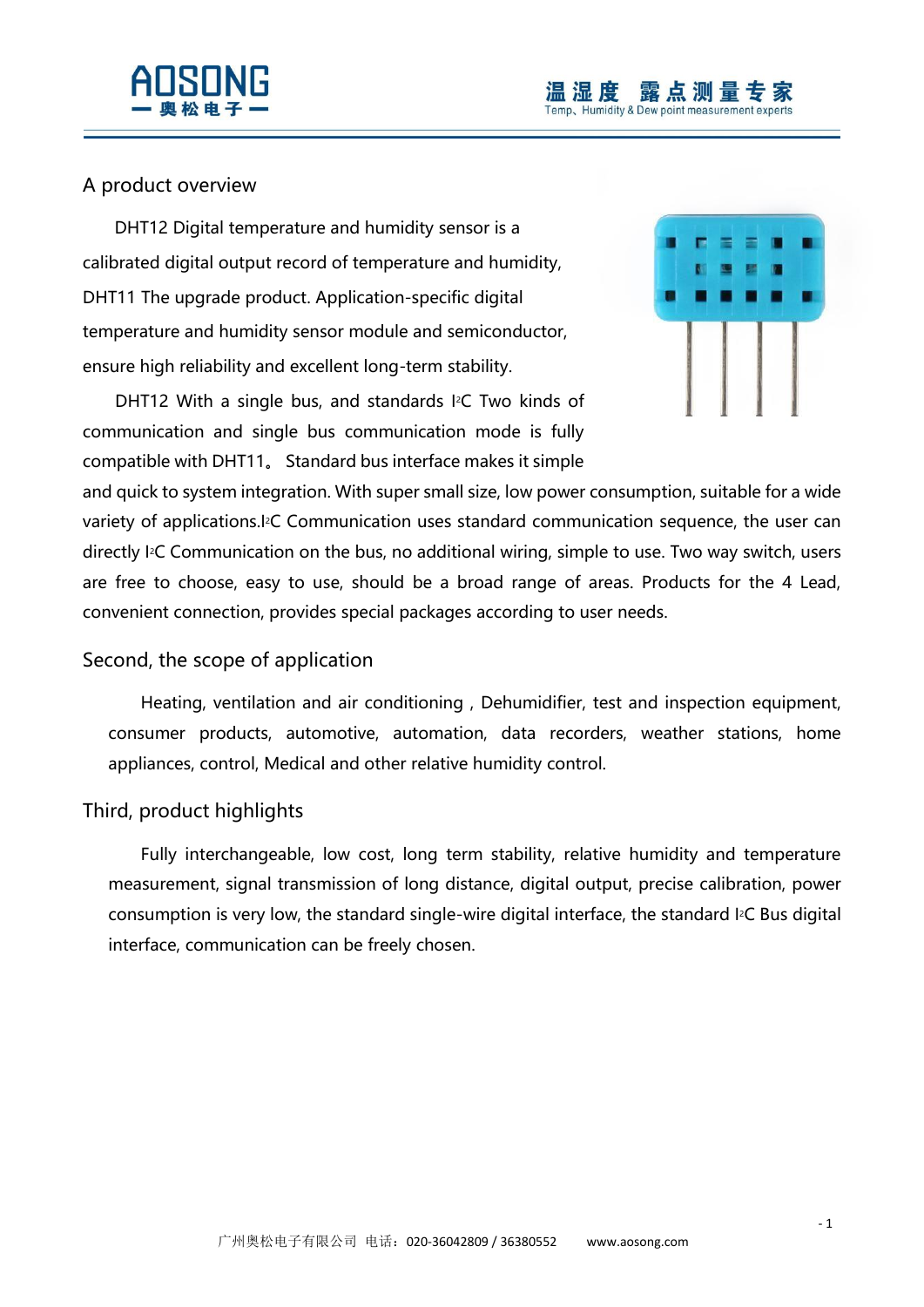

### Four, dimensions (unit:mm)





图 1DHT12 Profile of best-inch

#### External interface:1:VDD 2:SDA 3: GND 4:SCL

#### Five, sensor performance

#### 5.1 Relative humidity 5.2 Temperature

-

| Paramete               | Condit | mi | ty    | m  | W   |
|------------------------|--------|----|-------|----|-----|
| rs                     | ions   | n  | p     | ax | ork |
|                        |        |    |       |    | uni |
|                        |        |    |       |    | t   |
| Resolution             |        |    | 0.1   |    | %R  |
|                        |        |    |       |    | н   |
| Measuring              |        | 20 |       | 95 | %R  |
| range                  |        |    |       |    | н   |
| Precision <sup>1</sup> | 60%RH  |    | $\pm$ |    | %R  |
|                        |        |    | 5     |    | Н   |

#### 表 1: DHT12 Relative humidity tables <br>
素 2: DHT12 Relative performance table

| Paramete   | Condit | mi | ty  | m  | Wo  |
|------------|--------|----|-----|----|-----|
| rs         | ions   | n  | p   | ax | rk  |
|            |        |    |     |    | uni |
|            |        |    |     |    | t   |
|            |        |    | 0.1 |    | °C  |
| Resolution |        |    | 16  |    | bit |
| Precision  | 25 °C  |    | 土   |    | ℃   |
|            |        |    | 0.5 |    |     |

1 此精度为出厂时检验时, 传感器在 25℃和 5V, 条件下测试的精度指标, 且只适合非冷凝环境。

| ヘルト<br>14 14<br>-- - - | min | typ | max | 单位 |
|------------------------|-----|-----|-----|----|
|------------------------|-----|-----|-----|----|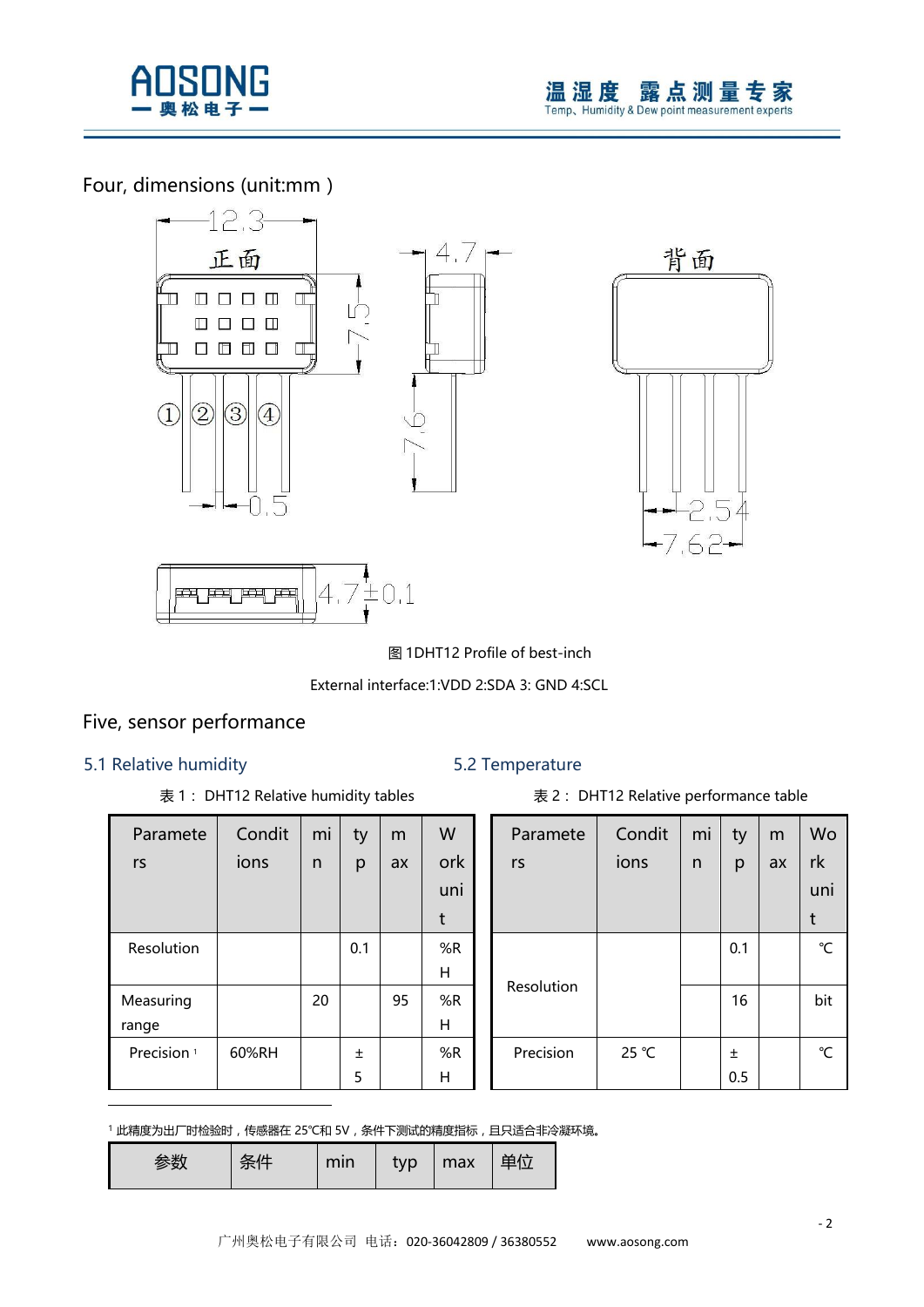

## 温湿度 露点测量专家

| Repeatabilit           |                         | 土         |                       | %R         | Measuring              |
|------------------------|-------------------------|-----------|-----------------------|------------|------------------------|
|                        |                         | 0.3       |                       | н          | range                  |
| Interchange<br>ability |                         |           | Fully interchangeable |            | Repeatabilit           |
| Response<br>time 1     | 1/e(63%)                | < 2<br>0  |                       | S          | Interchange<br>ability |
| <b>Hysteresis</b>      |                         | 土<br>0.5  |                       | %R<br>н    | Response<br>time       |
| Drift <sup>23</sup>    | <b>Typical</b><br>value | < 0<br>.5 |                       | %RH<br>/yr | <b>Drift</b>           |

| %R  | Measuring    |          |    |         | 60                    | °C              |
|-----|--------------|----------|----|---------|-----------------------|-----------------|
| ┥   | range        |          | 20 |         |                       |                 |
| ble | Repeatabilit |          |    | Ŧ       |                       | $\rm ^{\circ}C$ |
|     |              |          |    | 0.2     |                       |                 |
| Ś   | Interchange  |          |    |         | Fully interchangeable |                 |
|     | ability      |          |    |         |                       |                 |
| %R  | Response     | 1/e(63%) |    | $\,<\,$ |                       | S               |
| ┪   | time         |          |    | 20      |                       |                 |
| RH  | Drift        |          |    | 土       |                       | °C/y            |
| r   |              |          |    | 0.1     |                       |                 |
|     |              |          |    |         |                       |                 |

| 供电电压             |                           | 2.7 | 5   | 5.5  | V          |
|------------------|---------------------------|-----|-----|------|------------|
|                  | 休眠                        |     | 30  |      | μA         |
| 功耗 4             | 测量                        |     | 800 |      | μA         |
|                  | 平均                        |     | 150 |      | μA         |
| 低电平输出电压          | I <sub>OL5</sub>          | 0   |     | 300  | mV         |
| 高电平输出电压          | Rp<25 kΩ                  | 90% |     | 100% | <b>VDD</b> |
| 低电平输入电压          | 下降                        | 0   |     | 30%  | <b>VDD</b> |
| 高电平输入电压          | 上升                        | 70% |     | 100% | <b>VDD</b> |
| Rpu <sup>6</sup> | $VDD = 5V$<br>$VIN = VSS$ | 1   | 4.7 | 10   | kΩ         |
|                  | 开                         |     | 8   |      | mA         |
| 输出电流             | 三态(关<br>$\mathcal{E}$     | 10  | 20  |      | μA         |
| 采样周期             |                           | 2   |     |      | S          |

1 在 25℃和 1m/s 气流的条件下, 达到一阶响应 63%所需要的时间。

<sup>2</sup> 在挥发性有机混合物中数值可能会高一些。见说明书应用储存信息。

<sup>3</sup> 此数值为 VDD =5.0V 在温度为 25℃时,2S/ 次,条件下的平均值。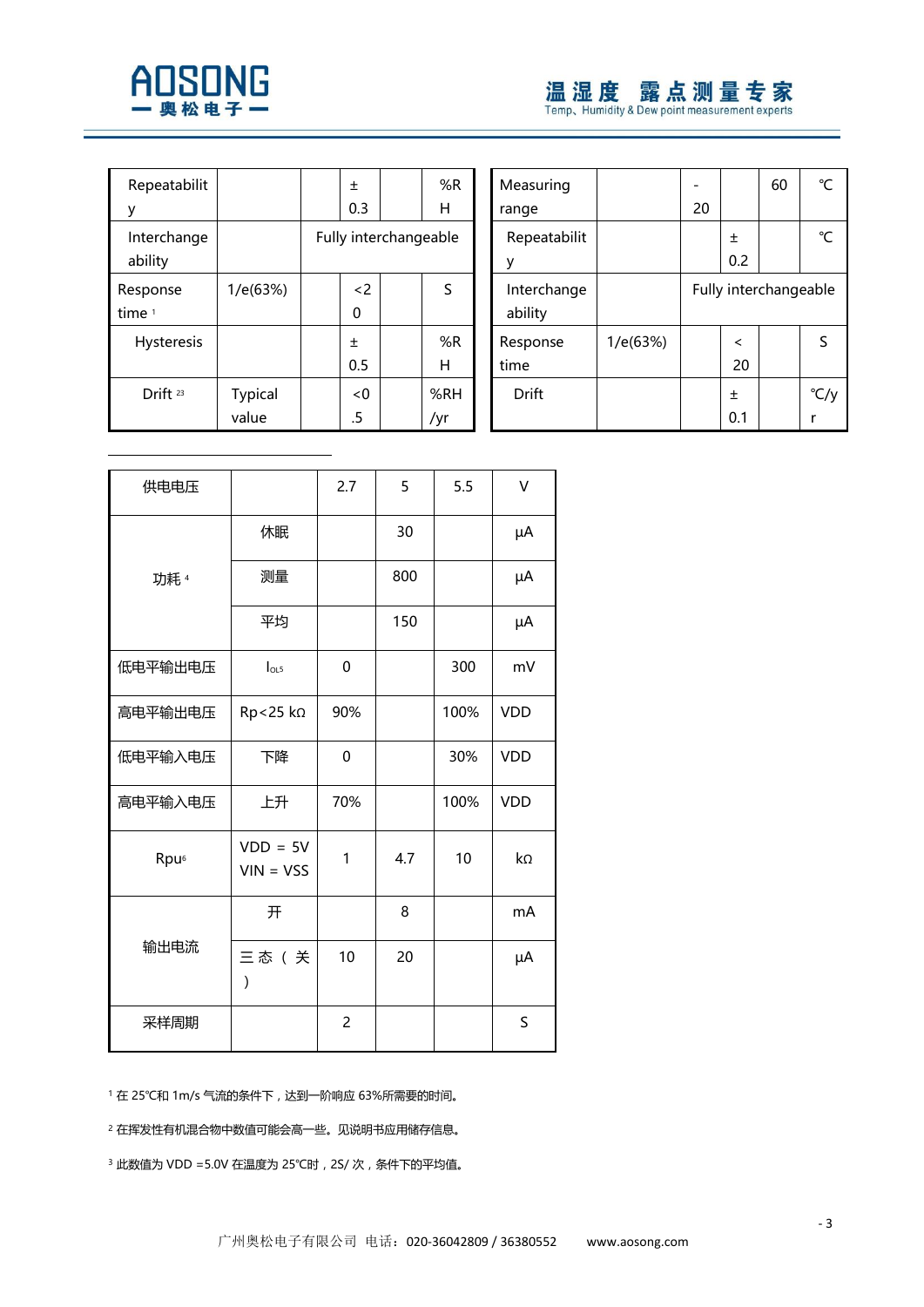



图 2:25 ℃时 DHT12 Relative humidity maximum error 图 3: Temperature sensor temperature Max

#### errorsSix, electrical characteristics

Electrical characteristics, such as energy consumption, high and low level input and output voltage, depending on the power supply. Table 3 Details DHT12 The electrical characteristics, without marking, it means that the power supply voltage is <sup>12</sup>V.

表 3: DHT12 DC characteristics.

#### Seven, interface definition

#### 7.1 DHT12 Pin assignments

| 表 4 |            |             |                                          | : DHT12 Pin assignments                                            |
|-----|------------|-------------|------------------------------------------|--------------------------------------------------------------------|
|     | <b>PIN</b> | The<br>name | 描述                                       | $\Box$<br><b>m m m</b>                                             |
|     | 1          | <b>VDD</b>  | Power supply (2.7V-5.5V)                 |                                                                    |
|     | 2          | <b>SDA</b>  | Serial data, bi-directional              | $\circledS$<br>$\circled{3}$<br>$\circled{4}$<br>(1)               |
|     | 3          | <b>GND</b>  | 地                                        | <b>SGND</b><br><b>SDA</b><br>$\overline{\mathsf{S}}$<br><b>SCL</b> |
|     | 4          | <b>SCL</b>  | Serial clock input(Single bus grounding) | 图 4: DHT12Wirind                                                   |





#### 7.2 Power supply pins (VDD GND)

DHT12 The supply voltage range 2.7V - 5.5V。

#### 7.3 Serial clock input (SCL)

SCL Pins are used for selection of the means of communication and I2C Communication clock line. Dang SCL After power remained low, indicating that the user select a single bus

<sup>1</sup> 低电平输出电流。 <sup>2</sup> 表示上接电阻。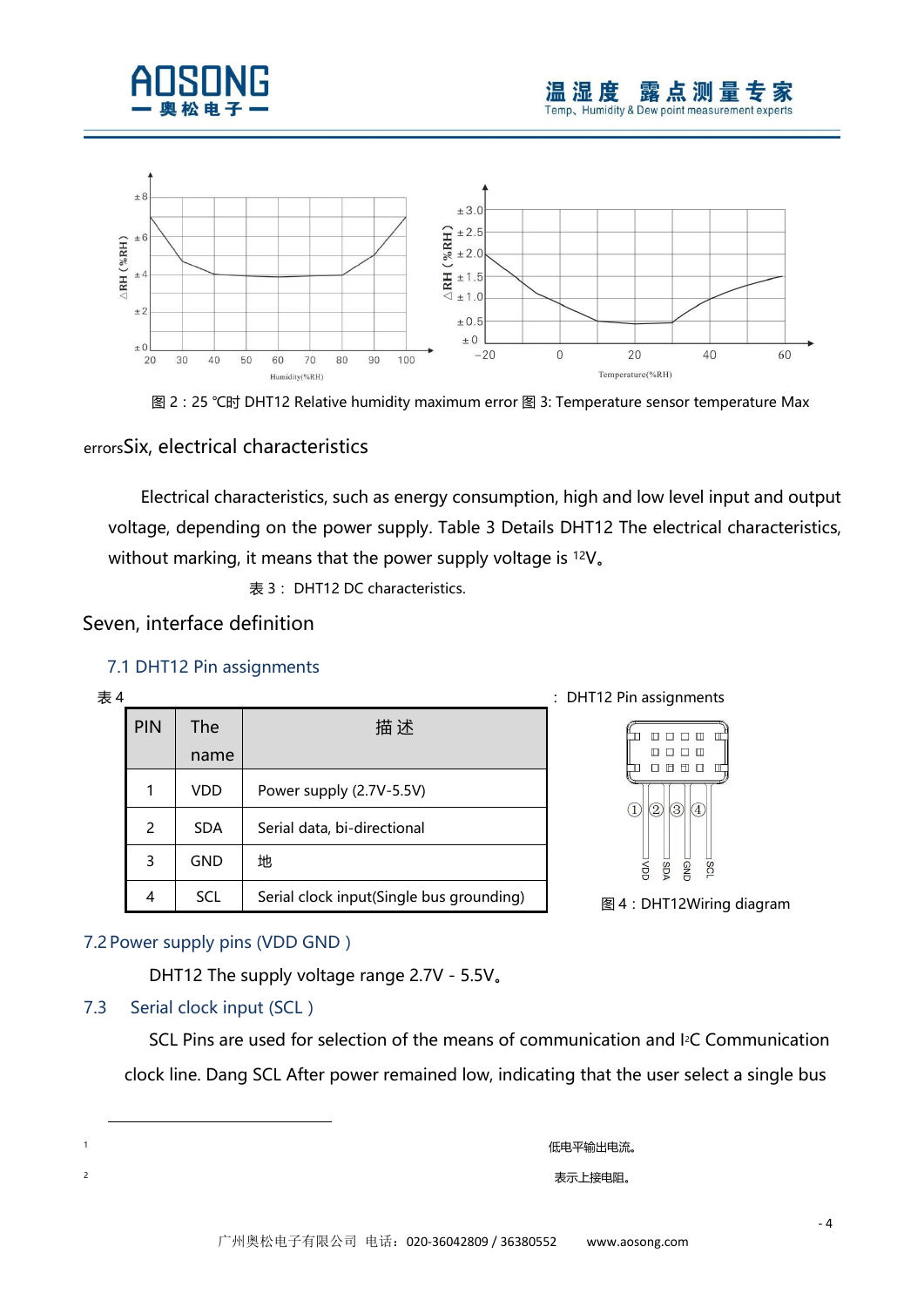system communication, otherwise I2C Communication after the selected communication mode, in power during the sensor communication remains the same if you want to change, as a way, please power on again, and select communication according to operational requirements. When you select I2C Communication,SCL For the microprocessor DHT12 Communication between the synchronization.

#### 7.4 Serial data (SDA)

SDA PIN for a three-State structure, used for reading and writing data. Specific communication timing, see the detailed description of the communications.

#### EightI2C And single-bus communication protocol

DHT12 Serial interface, read sensor signals and power loss, do the optimization. Sensors with a single bus,

I <sup>2</sup>C Two way output, communication mode switch, easy to use. Bus to SCL Signal cable power levels to determine their bus communication mode: when power on SCL Remained low for a single bus communication mode when power on SCL To maintain a high level I<sup>2</sup>C Communication mode. Single main line single bus communication is fully compatible with the company's other products;I2C Communication in accordance with I2C Standard protocol address can be directly linked to <sup>12</sup>C On the bus (bus allowed only one product), no additional wiring, operation is very simple. Read DHT12 The sensor, please in strict accordance with the two types of communication protocols and timing. Specific details see single bus communication protocol and I2C Communication protocol details.

#### 8.1DHT12 Sensor I2C Communication protocol

DHT12 Support I<sup>2</sup>C Way to communicate, in full accordance with I<sup>2</sup>C Standard protocol prepared, can be linked directly in l<sup>2</sup>C Bus sensor SDA PIN l<sup>2</sup>C Data bus, SCL 接 l<sup>2</sup>C Clock bus, customers need to both pin a 1KΩ~10KΩPull-up resistor.I2C Address for 0xB8(DEV SEL); I2C Communication rate cannot be higher than 400KHZ。

| <b>BYTE ADDR</b> | R/W | Desc.                       | <b>Note</b>       |
|------------------|-----|-----------------------------|-------------------|
| 0x00             |     | Humidity integral<br>digits | Relative humidity |
| 0x01             |     | Humidity scale              | values            |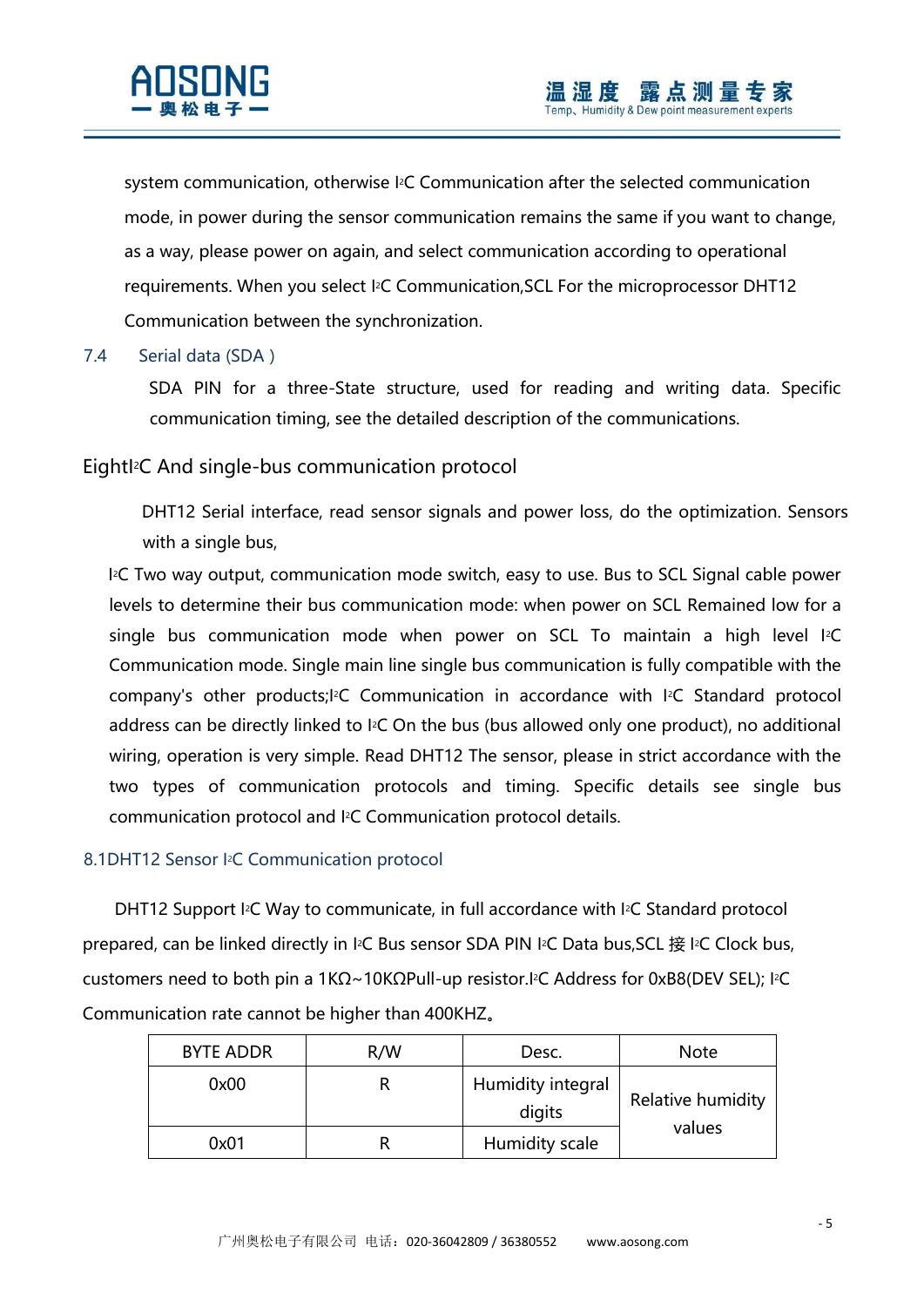

| 0x02 | Temperature<br>integer bit | The temperature |
|------|----------------------------|-----------------|
| 0x03 | Temperature<br>scale       | value           |
|      |                            |                 |
| 0x04 |                            | Checksum        |

Data refer to the single bus data processing sample.

◎I2C Interface attributes

Must be in strict accordance with the following distribution specification, otherwise the sensor does not work.

Communication protocol:





protocolReading time:

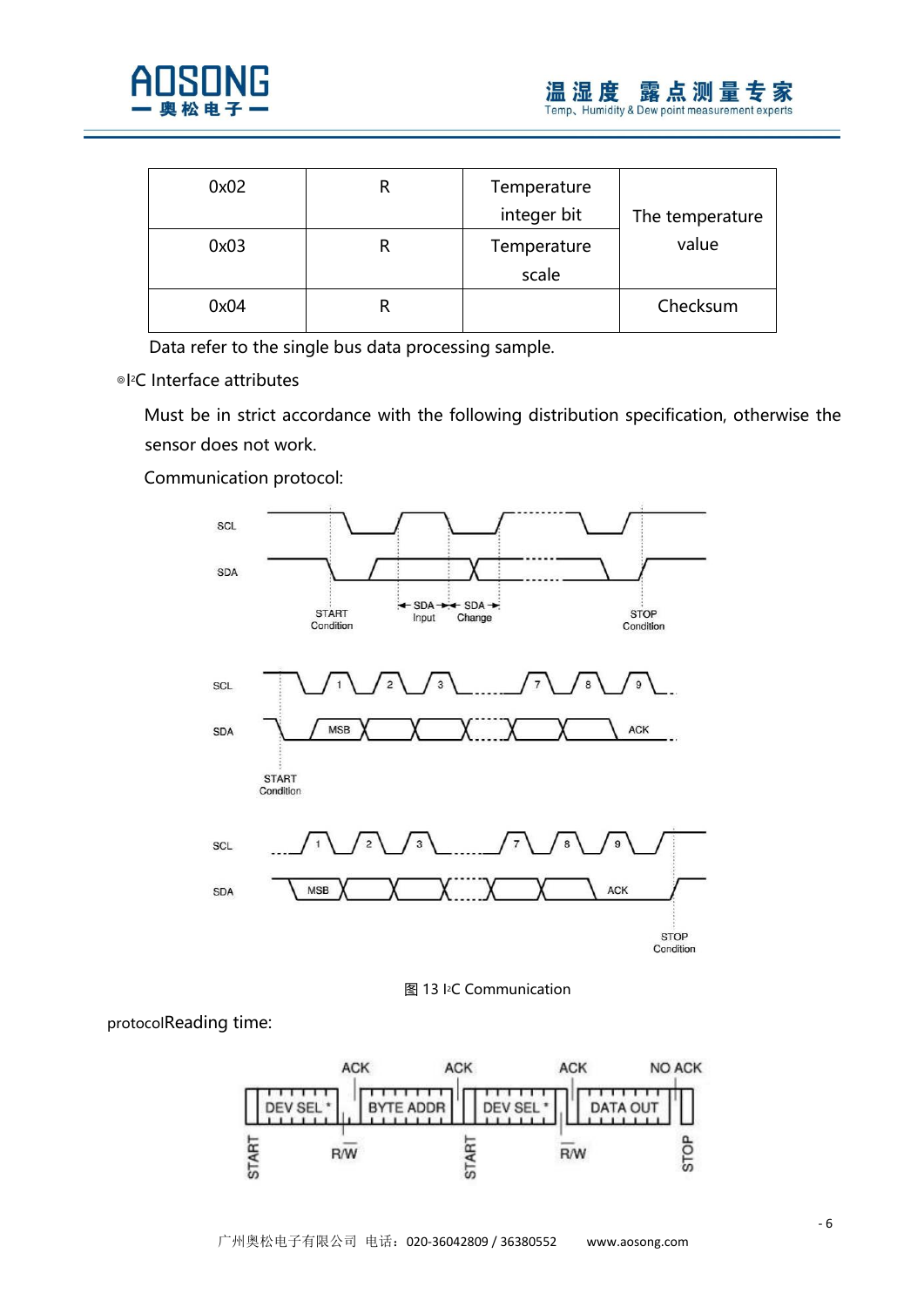

#### 图 14 <sup>2</sup>C Reading sequence



图 15 Reference sequence diagramNote: the actual test data

refer to the single bus-processing example.

#### 8.3Single bus communication (ONE-WIRE)

◎Single bus description

DHT12 A simplified single-bus communication. That only a single bus cable, system of data exchange,Control is done by a single bus communication. Devices (hosts) through a drain or a three-State port is connected to the data cable to allow device does not send data will be released when the bus, while letting the other device uses the bus; usually require add-ins a single bus around 4.7KΩPull-up resistor, so that when the bus is idle by default high State. Because they are the master-slave relationship, only when the host calls the sensor, the sensor responds, so host access must be strictly followed during single bus timing, timing disorder if will not be able to correctly read data of temperature and humidity.

◎Single bus transfer data definitions

SDA PIN for client hosts DHT12 Communication and synchronization between, by-wire data format, a transfer 40 Data high first. Specific communicationSequential as shown in the following figure, communication formats described in the following table.



图 16 Single bus communication timing description

#### ◎Single bus data example:

| The name                  | Single bus format definition                                             |
|---------------------------|--------------------------------------------------------------------------|
| The<br>starting<br>signal | Host data bus (SDA) Down over time (18ms), Tells sensors to prepare data |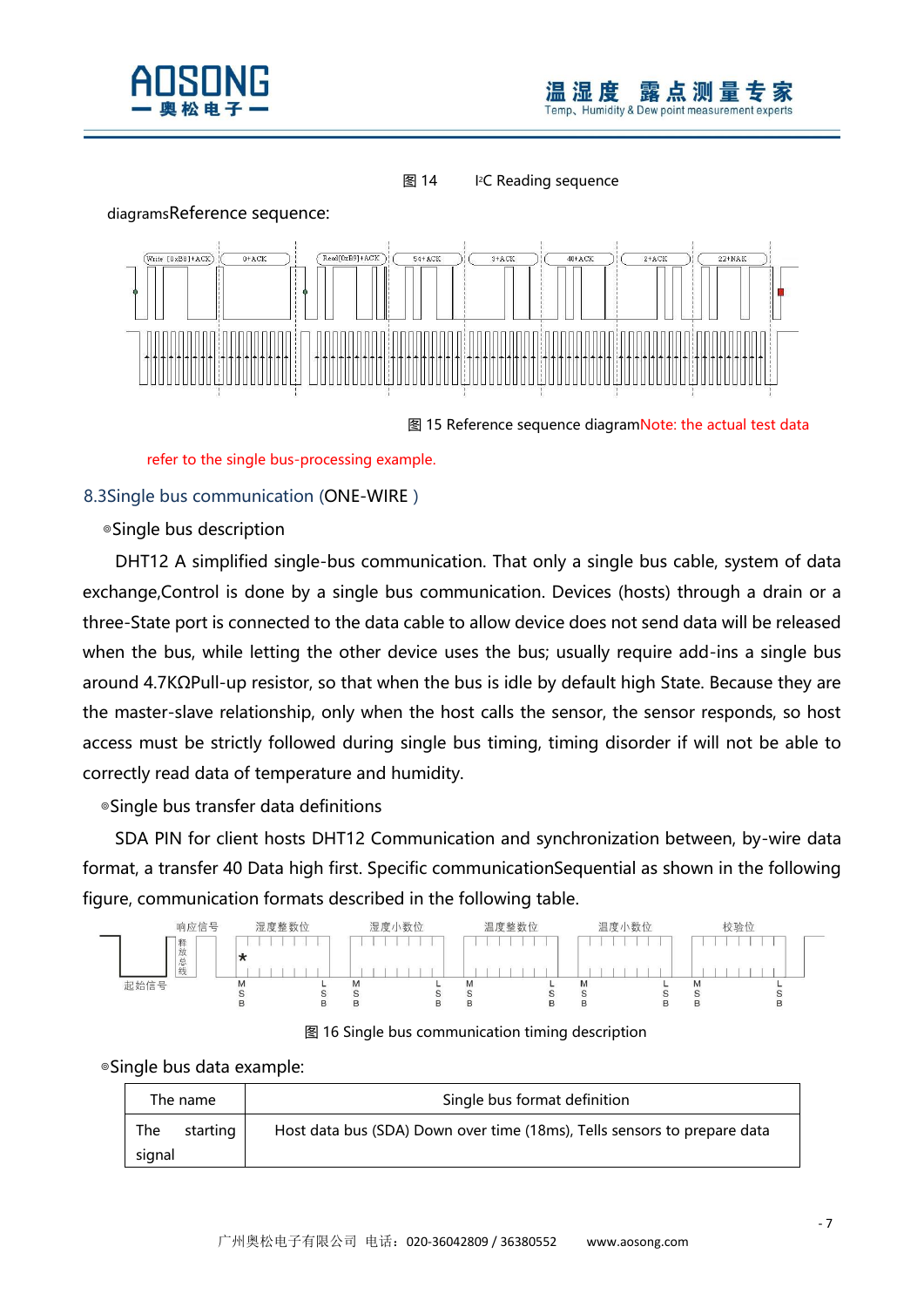

| The<br>corresponding<br>signal | Sensor data bus (SDA), Lower 80 us And higher 80 us In response to host the<br>starting signal                                                                                   |
|--------------------------------|----------------------------------------------------------------------------------------------------------------------------------------------------------------------------------|
| Data format                    | Receives a host after the starting signal, sensors at once from the data bus<br>(SDA) 40 Data, high                                                                              |
| Humidity                       | Humidity high humidity integer data, humidity low humidity decimal data                                                                                                          |
| Temperature                    | Temperature high temperature integer data, temperature low temperature<br>decimal data, and low temperature Bit8 为 1 The negative temperature,<br>otherwise positive temperature |
| Check digit                    | Check digit=Humidity high+Humidity is low+Temperature highs+Low<br>temperature                                                                                                   |

Example: receiving 40 Data for:

00111000 00001000 00011010 00000110 01100000

Humidity integral digits Humidity scale Temperature integer

bit Temperature scale Check digit

00111000+00001000+00011010+00000110=01100000(Check digit) receive data properly:

Humidity:00111000 (Binary) =>56 (Decimal)00001000(Binary)=>8 (Decimal)

=>Humidity=56.8%RH

Temperature:00011010 (Binary) =>26 (Decimal)00000110(Binary)=>6 (Decimal)

=>Temperature= 26.6 degrees

Celsius Example two: received 40 Data for:

00111000 00001000 00011010 10000110 11100000

Humidity integral digits Humidity scale Temperature integer

bit Temperature scale Check digit

00111000+00001000+00011010+10000110=11100000(Check digit)

receive data properly:

Humidity:00111000 (Binary) =>56 (Decimal)00001000(Binary)=>8 (Decimal)

=>Humidity=56.8%RH

Temperature: temperature low 8Bit  $\frac{1}{2}$  1 It indicates sampling the temperature to minus-temperature

00011010 (Binary) =>26 (Decimal)

10000110 (Binary,Ignore 8Bit)=>6(Decimal)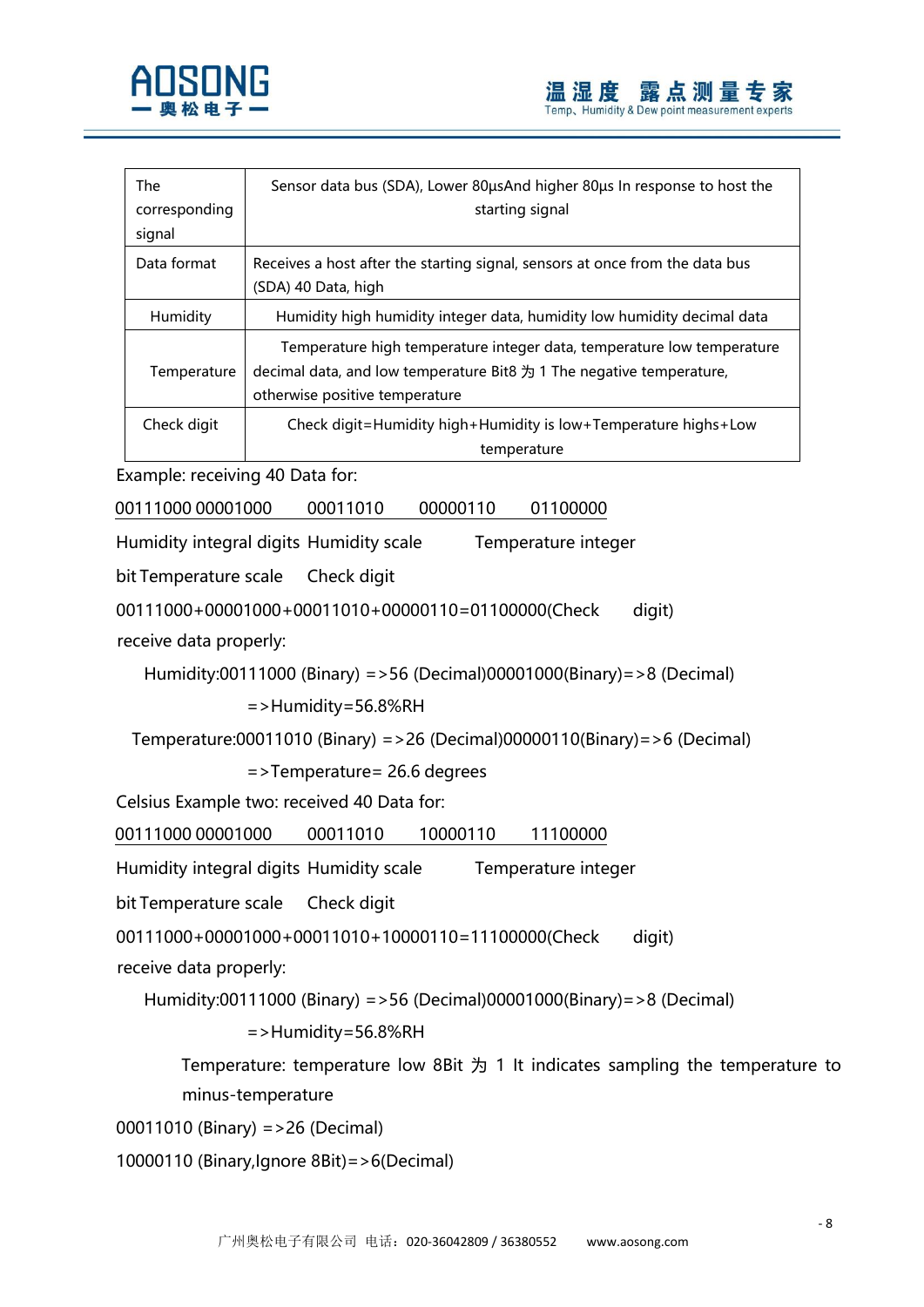

=>Temperature=-26.6 degrees Celsius

◎Peripheral reading steps

Communication between the host and the sensor reads data by completing the following three steps.

Step one:

DHT12 After power up (start wait 2 Seconds to cross the unstable condition of the sensor)Tested environment temperature and humidity data, and record data, sensor automatic hibernation.DHT12 The data because of the pull-up resistor has remained high, at this time DHT12 的 SDA PIN is input, detect external signals.

Step two:

Hosting by SDA Data bus output low level and low level for at least 200ms Released by bus,DHT12 Detects a bus free, issue 80µs Low level immediately 80µs High level signal, as shown below:



图 17 Signal

diagramStep three:

DHT12 After the response is sent immediately by the continuous serial data bus output 40 Data host under the bus level receive 40 Bit data.

Bit data"0"Format:50µs Low level plus 26-28µs High level; data"1"Format:50µs

Low level plus 70µs High level; data"0", Bit data"1"Signal format shown in the following figure:



图 18 Bit data"1"和"0"Format signal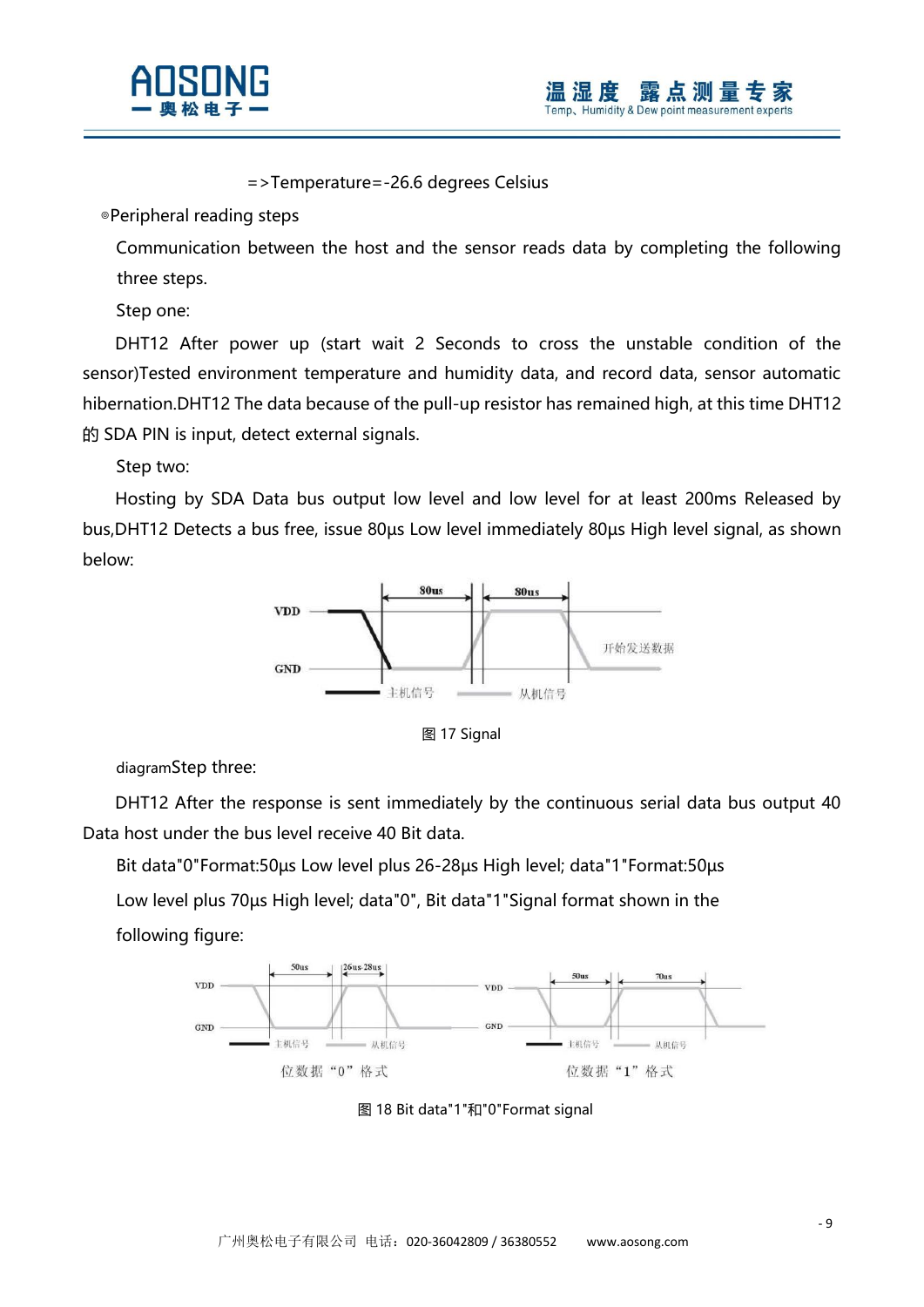

DHT12 The data bus output 40 Data, continue to output low level 50µs Free bus to enter State after. The same time DHT12 An environmental temperature and humidity data, and records the data automatically after entering hibernation.

◎Typical circuit



图 19 Typical circuit diagram

Microprocessor and DHT12 Connections on a typical application circuit shown in the figure,DATA After pulling on the microprocessor I/O Connected to the port.

1.Typical application circuit recommended cable length is shorter than the 20 Meter use 5.1K Pull-up resistor, is greater than 20 Meters lower the pullup resistor value according to actual situation.

2. Each numerical readout of temperature and humidity is the result of the last measurement, to get real-time data, need to read twice in a row, but not recommended to read several times in succession, each read sensor spacing is greater than 2 Seconds to obtain accurate data.

◎Peripheral read flow charts

DHT12 Sensors read the single bus flow chart shown in the following figure, while the company also provides a C51 Reading the code to download customer, please visit the company's website (WWW.AOSONG.COM) To download, no reference code here.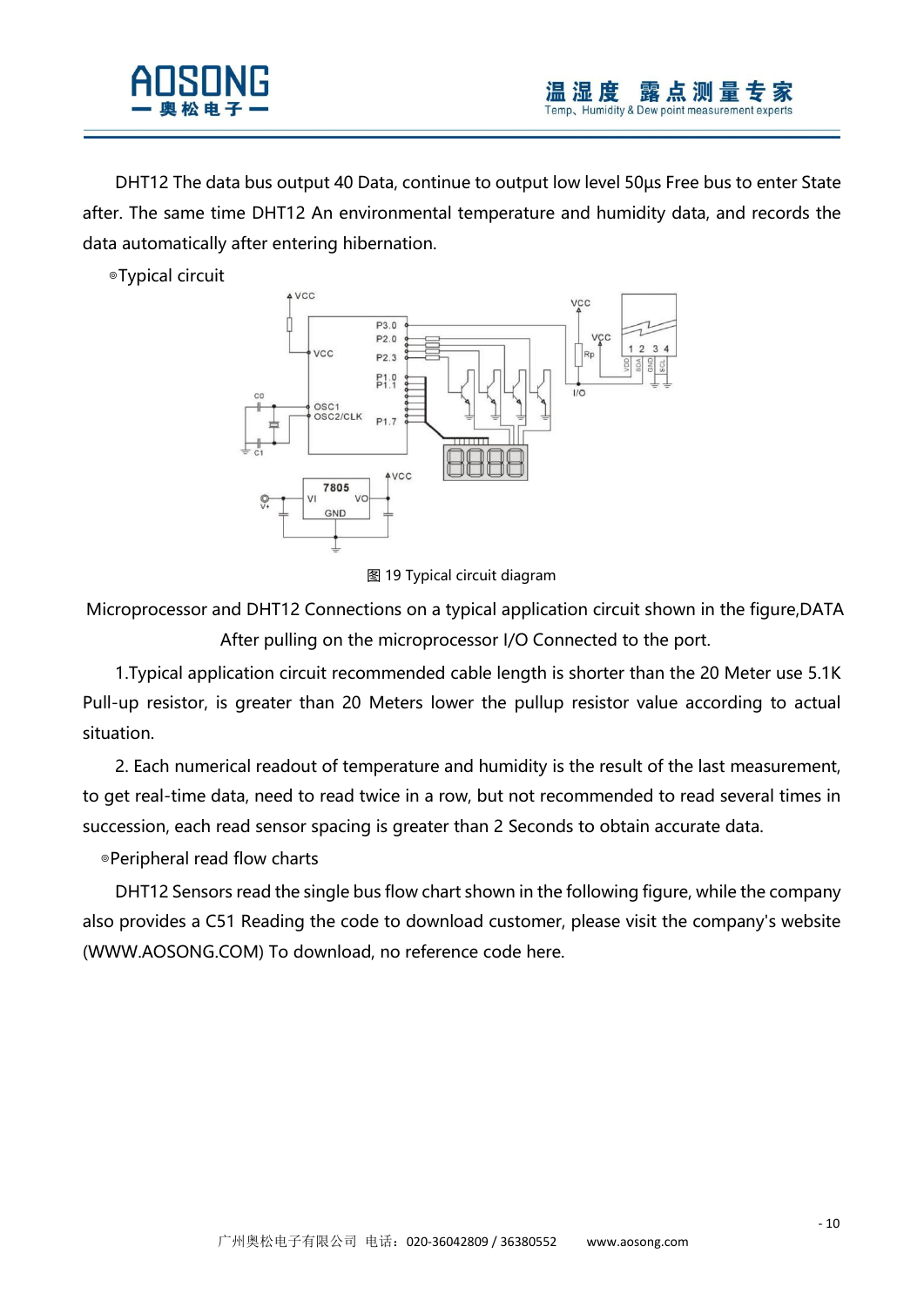



#### Nine, information

1、 Working and storage conditions

Beyond the scope of the proposed work could lead to up to3%RHTemporary drift of signal. After his return to work, and sensor calibration status slowly recovered. To speed up the recovery process, see"Recovery processing"。 In non-working condition used for a long time may accelerate the aging process.

Avoid long in the component condensation and dry environment, as well as the environment.

- A、 Salt spray
- B、 Acidic or oxidizing gases, such as sulphur dioxide, hydrochloric acid

C、 Volatile organic solvents recommend gas storage environment

Temperature:10~40℃Humidity: 60%RH The following

#### 2、 Effects of exposure to chemical substances in

Induction of resistance humidity sensor layer affected by interference of chemical vapors, chemical diffusion in sensitive layer may lead to measuring drift and sensitivity. In a pure environment, polluting substances slowly released. The recovery process described below will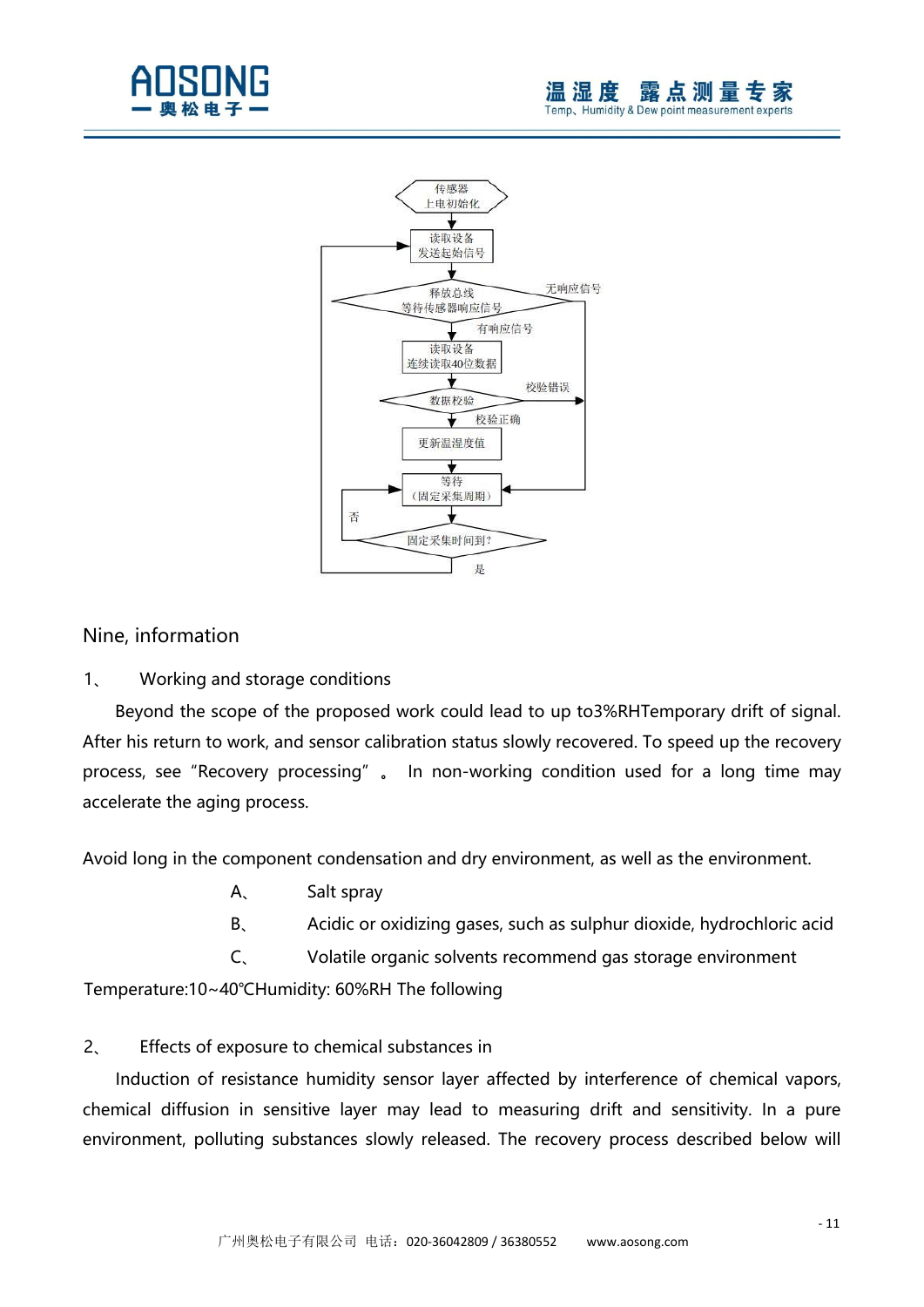

accelerate this process. High levels of chemical pollution can cause damage to the sensor completely.

#### 3、 Influence of temperature

The relative humidity of the gas, and to a large extent depends on the temperature. So when you measure humidity, should as far as possible ensure that humidity sensor at the same temperature. Electronics components share a Board with the heat, should as far as possible away from the sensor in the installation of electronic components, and installed directly below the heat source while maintaining the good ventilation of the shell. To reduce heat conduction, sensors and other parts of the printed circuit board copper platingLayer should be as minimal as possible, and to leave a gap between the two.

#### 4、 Light effects

Prolonged exposure to sunlight or strong ultraviolet radiation will decrease performance.

#### 5、 Recovery processing

Placed in extreme working conditions or chemical vapor sensors with the following handlers, can be brought back to the school on time. In 50 °C 和< 10%RH Humidity conditions 2 Hours (drying); 20-30 c 和>70%RH Humidity conditions 5 Hours or more.

#### 6、 Wiring considerations

Signal quality of wire affect the communication distance and traffic quality, recommended use high quality shielded cables.

7、 Manual welding welding information at the highest 300 cTemperature conditions of contact time shall be less than 5 Second.